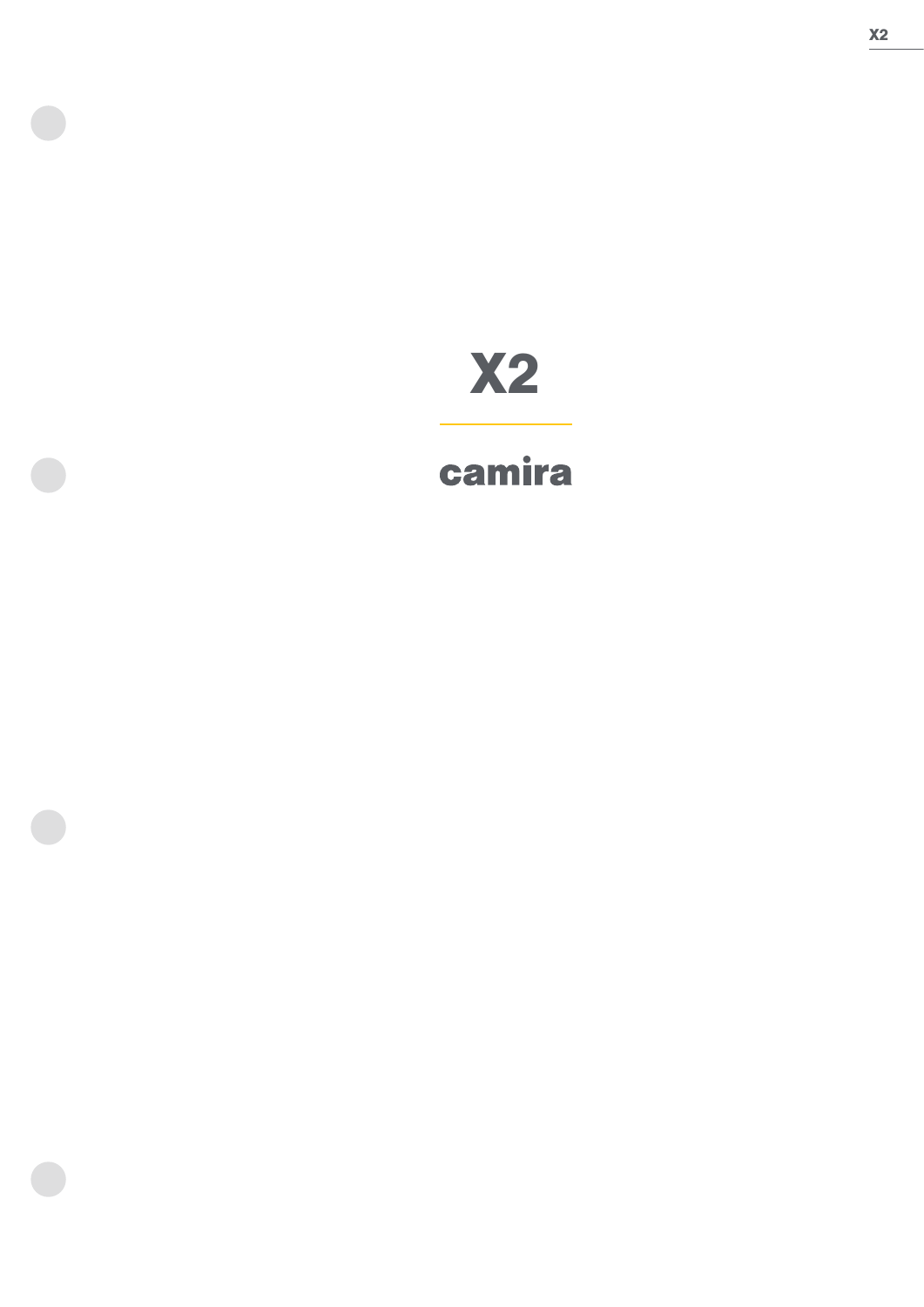## Photographic fabric scans are not colour accurate. Always request actual fabric samples before ordering.



Percentage AK016



Number AK020



Divide AK015



**Subtract** AK013



Multiply AK014



Median AK011



Add AK012



Metric AK010



Algebra AK005



Fraction AK003



Equation AK004



Calculus AK008



Ratio AK001



Polygon AK002



Value AK006



Maths AK007



Acute AK009



Positive AK019



Arithmetic AK018



Formula AK017